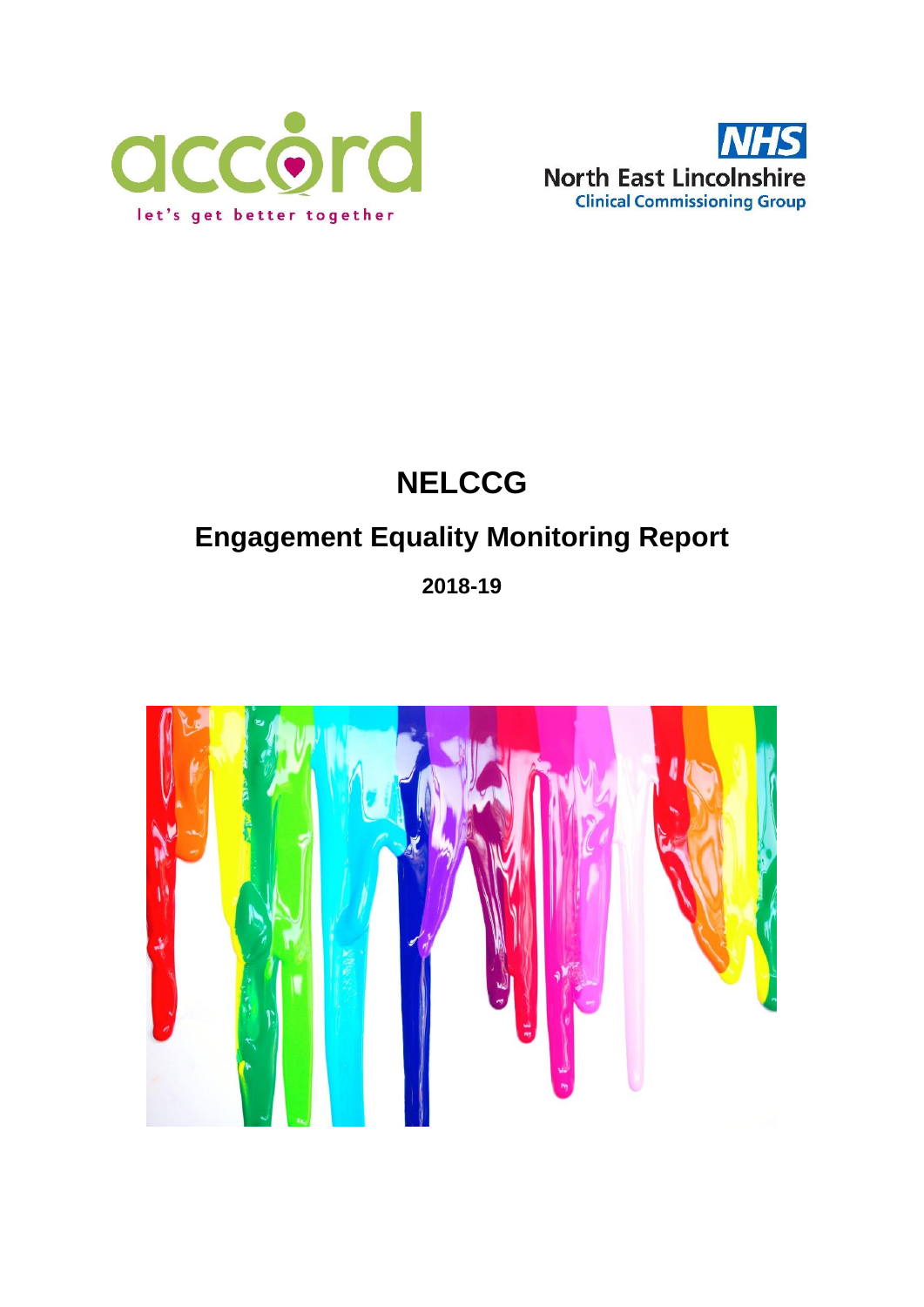

## **Contents Page**

| <b>Introduction</b>                                                                                                                                                                                               | Page 3                                                                                 |
|-------------------------------------------------------------------------------------------------------------------------------------------------------------------------------------------------------------------|----------------------------------------------------------------------------------------|
| <b>Data collection process</b>                                                                                                                                                                                    | Page 3                                                                                 |
| <b>Purpose</b>                                                                                                                                                                                                    | Page 4                                                                                 |
| <b>Equality Delivery System</b><br>-                                                                                                                                                                              | Page 4                                                                                 |
| 2018-19 Data Collection                                                                                                                                                                                           | Page 4                                                                                 |
| At events<br>-                                                                                                                                                                                                    | Page 4                                                                                 |
| <b>Overview of the Statistical Data Collected</b>                                                                                                                                                                 | Page 5                                                                                 |
| Gender/Sex<br>-<br>Gender Re-assignment<br><b>Sexual Orientation</b><br>Age<br><b>Disability</b><br>Marriage and Civil Partnerships<br>-<br><b>Pregnancy and Maternity</b><br>Race<br><b>Religion and Beliefs</b> | Page 5<br>Page 5<br>Page 6<br>Page 6<br>Page 7<br>Page 8<br>Page 8<br>Page 8<br>Page 9 |
| <b>Summary and Next Steps</b>                                                                                                                                                                                     | Page 10                                                                                |
| References                                                                                                                                                                                                        | Page 11                                                                                |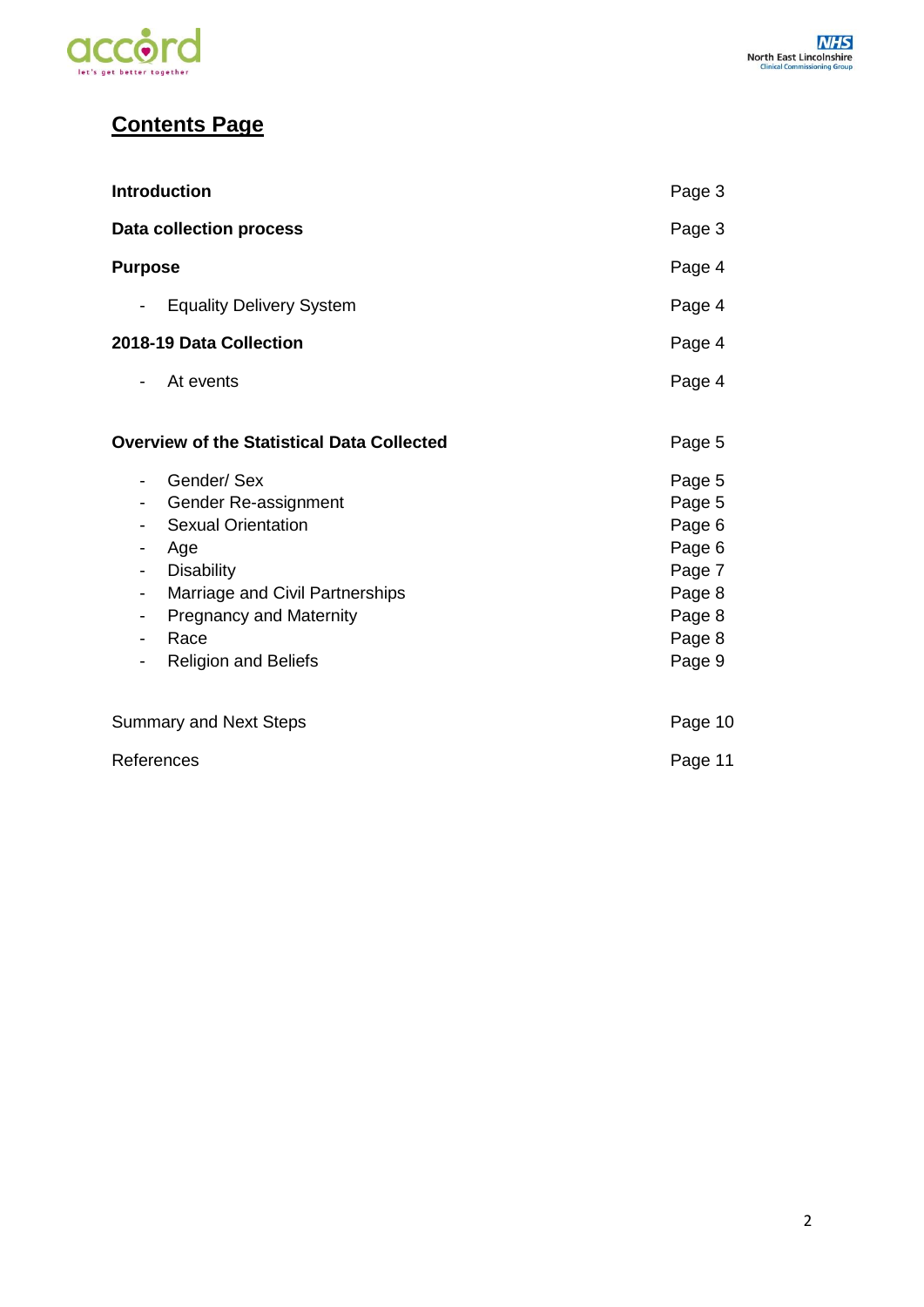

## **Introduction**

North East Lincolnshire Clinical Commissioning Group (CCG) is committed to ensuring equality and diversity is a priority when planning and commissioning health and social care services.

Equality and Diversity is about making sure where necessary we have measures in place to support the nine protected groups to meet their individual needs.

The protected characteristics covered by the Equality Duty are:

- Age
- Disability
- Gender Reassignment
- Marriage & Civil partnerships (but only in respect of eliminating unlawful discrimination)
- Pregnancy & Maternity
- Race
- Religion & Beliefs (this includes ethnic or national origins, colour or nationality)
- Sex
- Sexual Orientation

Consideration is also given to other groups who could be described as 'hard to reach' when planning and delivering services.

North East Lincolnshire CCG is working hard to ensure not only that its services are appropriate and accessible for all members of our community but that no one is disadvantaged or discriminated against by the services we put in place.

### **Data collection process**

How the data is gathered:

- Surveys 'About you' section
- Equality monitoring forms from events, workshops and focus groups
- Accord membership equality searches (database)

The data collected is used to monitor the diversity of the people we engage with and compare it with National data. Quantitative data is gathered from general equality questions, and qualitative data from the free text sections where people can leave comments in response to the following questions:

*Do you have any examples of where you feel that your access to and/or communication with local health services has been AFFECTED by your equality characteristic (e.g. your race, disability, sexual orientation, etc.)?*

*Do you have any examples of where you feel that your equality characteristic (e.g. your race, disability, sexual orientation, etc.) has been CONSIDERED AND/OR IMPROVED your access to and/or communication with local health services?*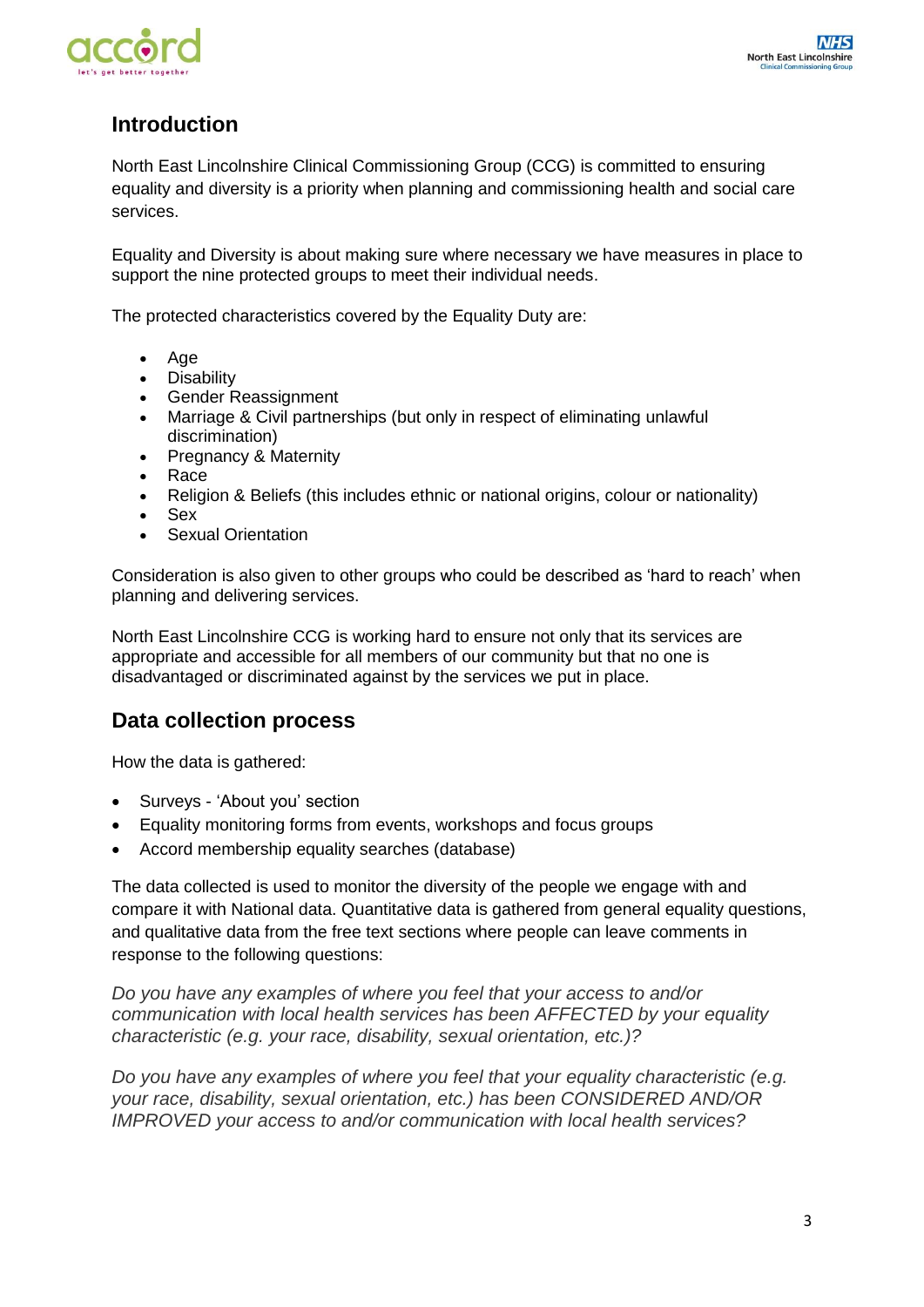

## **Purpose**

The CCG aims to engage residents who are representative of the diverse North East Lincolnshire (NEL) population and the data collected helps to identify where we need to focus our future engagement.

#### **Equality Delivery System**

The CCG is guided by the Equality Delivery System 2 (EDS2) which is a toolkit that supports NHS organisations to respond to the public sector equality duty.

This equality monitoring report enables the CCG and our stakeholders to assess how well we are engaging with local stakeholders to determine what steps we need to take to improve and ensure that all of our communities are involved in important decisions about the planning, commissioning and delivery of health care services.

## **2018-19 data collection**

#### **At events**

- Annual Members' Meeting September 2018 daytime
- Members' Twilight session September 2018 evening
- Way Forward March 2019- daytime
- Way Forward Twilight March 2019- evening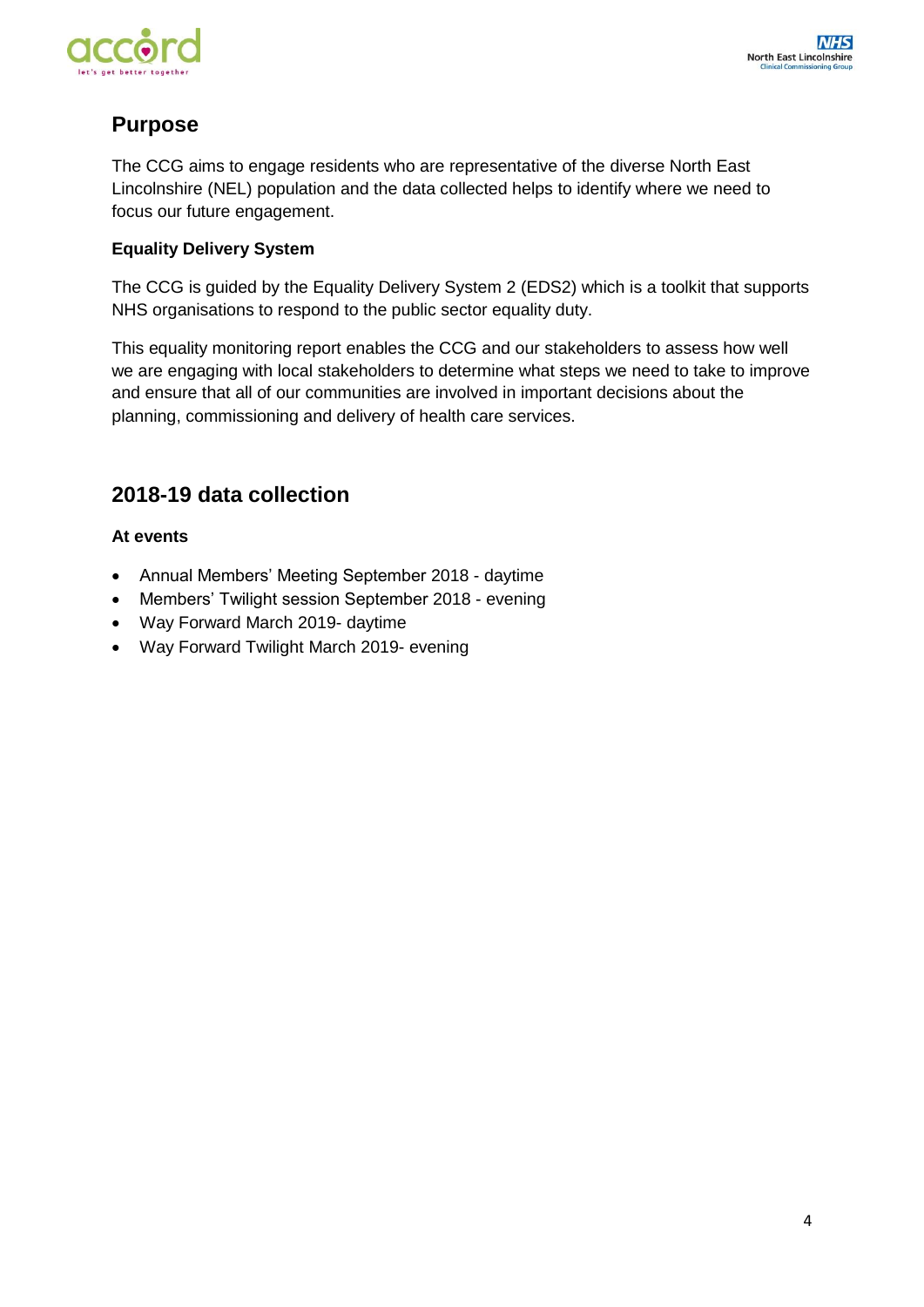

### **Overview of the statistical data collected**

North East Lincolnshire CCG collects statistical data on the people it engages with through public meetings, surveys and via its membership scheme – Accord. This data is then compared with publicly available information, predominantly using the 2011 Census as a baseline figure in order to assess whether we are engaging with a wide spectrum of the community in North East Lincolnshire.

In this section of the report, each protected characteristic will be analysed individually.

#### **Gender/ Sex**

According to the most recently available information; the 2011 Census, the population of North East Lincolnshire is split relatively evenly in terms of gender, however there is a slightly greater proportion of people (51%) identifying as female.

The data collected by NELCCG further supports the fact that there are a greater proportion of females to males, however in many cases; the gap between females & males who engage with the CCG is shown to be greater. For example, as of 31<sup>st</sup> March 2019, 68.5% of Accord members identified as 'female', 30.8% as 'male', 0.7% as 'prefer not to say'.

The gap between females and males is also seen at the day time engagement events. The Annual members' meeting (AMM) had 62% female and 32% male attendees and the Way Forward event had 72% female and 23% male attendees with other attendees saying they preferred not to disclose their gender. However, at the twilight sessions (bitesize versions of the day time events) there were more males than females (AMM twilight 37% female and 63% male; Way Forward twilight 33% female and 67% male).

#### **Gender Re-assignment**

Data in relation to this protected characteristic is limited.

It has been identified by the National Institute of Economic and Social Research (NIESR) that there are gaps in relation to the evidence base for assessing inequality experienced by LGBT people in the UK. They do note, however, that research suggests that LGBT people in many areas of public life continue to experience inequality.

At present, the Accord membership database does not record individual's gender reassignment status.

At the events that took place in 2018-19 (identified on page 2), only 1 attendee who completed an equality monitoring form stated that they have or intend to go through part of the process to change from the sex they were described as at birth. The CCG have identified that links to local LGBT groups need to be strengthened to improve equality of opportunity.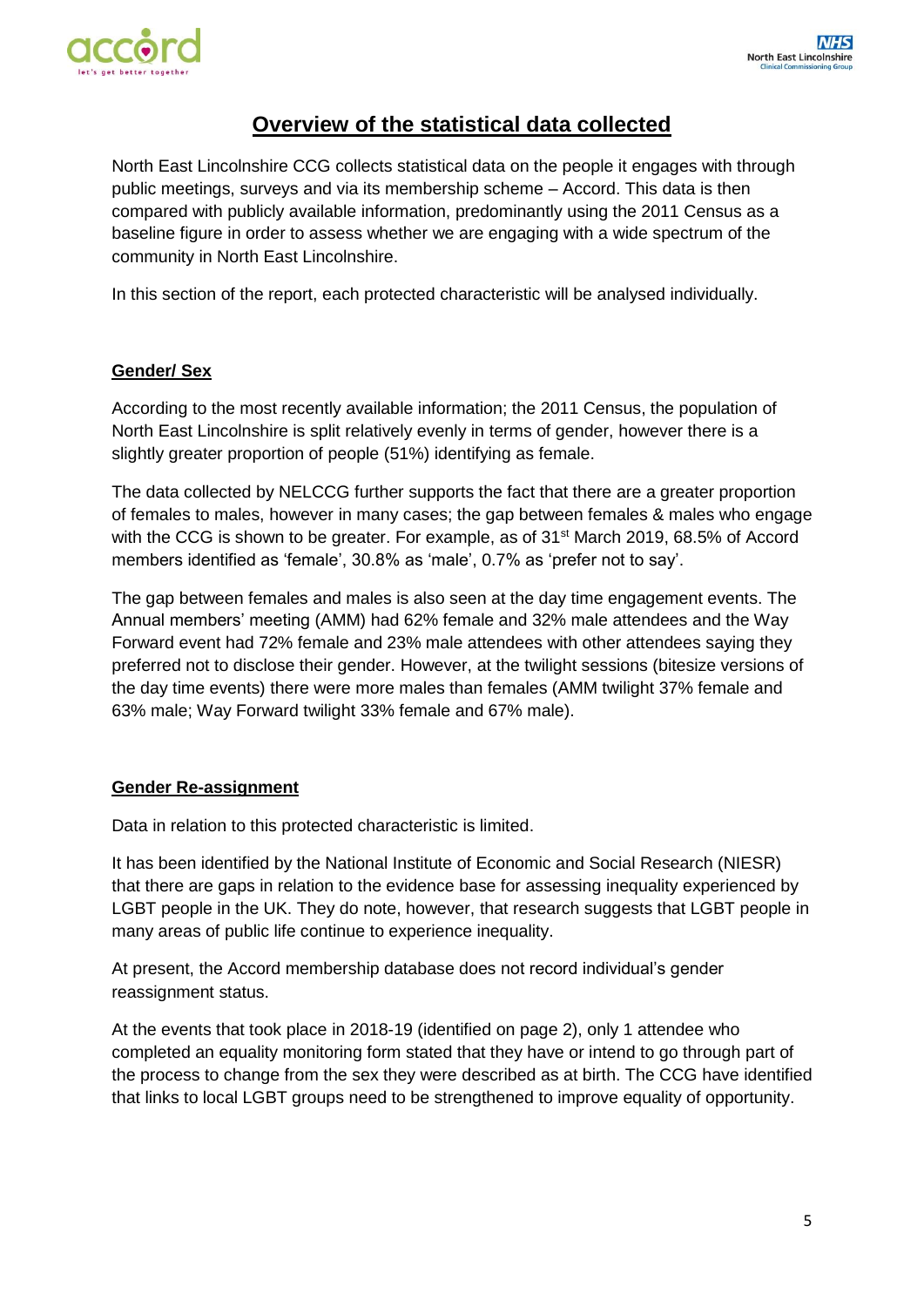

#### **Sexual Orientation**

As described above, data in relation to sexual orientation and gender reassignment (LGBT data) is limited.

From the Annual Population Survey, the Office for National Statistics estimate that 0.9% of the population in the Yorkshire and Humber area identify as gay or lesbian compared to an estimated 1.3% of the UK as a whole. The ONS estimate that 0.9% of the population in the Yorkshire and Humber area identify as bisexual compared to an estimated 0.7% of the UK as a whole.

This information is not collected on the Accord database.

At the events that took place in 2018-19 (identified on page 2), 6% of attendees who completed an equality monitoring form at the daytime Annual Members' Meeting identified as gay/ lesbian. Nobody identified as gay/ lesbian at the other events and nobody stated their sexual orientation to be bisexual at any of the events.

However, it is acknowledged that many people consider their sexual orientation as more 'private' than other characteristics for monitoring purposes (Equality and Human Rights Commission). Conversely, research conducted by the LGBT Foundation indicated that 90- 95% of people (both LGB and heterosexual) would disclose their sexual orientation if they understood why it was being collected. This supports the emphasis the CCG continue to place on continuing to ensure that equality monitoring forms are worded clearly when explaining why we collect this information (NHS England, 2017).

#### **Age**

When looking at age, the Accord membership covers a wide spectrum of ages and compares favourably with the Census (see Table 1). However, when considering the ages of the people who attend CCG engagement events and who take part in consultations and other engagement opportunities, it is often the case that limited responses/attendance from people of college & working age is received.

Table 2 shows the age breakdown for the 2019 Way Forward Event which highlights that the 18-24 and 25-44 age groups were especially under-represented at our events.

This data therefore suggests that a priority for the next year is to focus on strengthening links with colleges and employers to increase the engagement interactions with younger groups to ensure we are hearing the voices from a representative sample of the North East Lincolnshire population.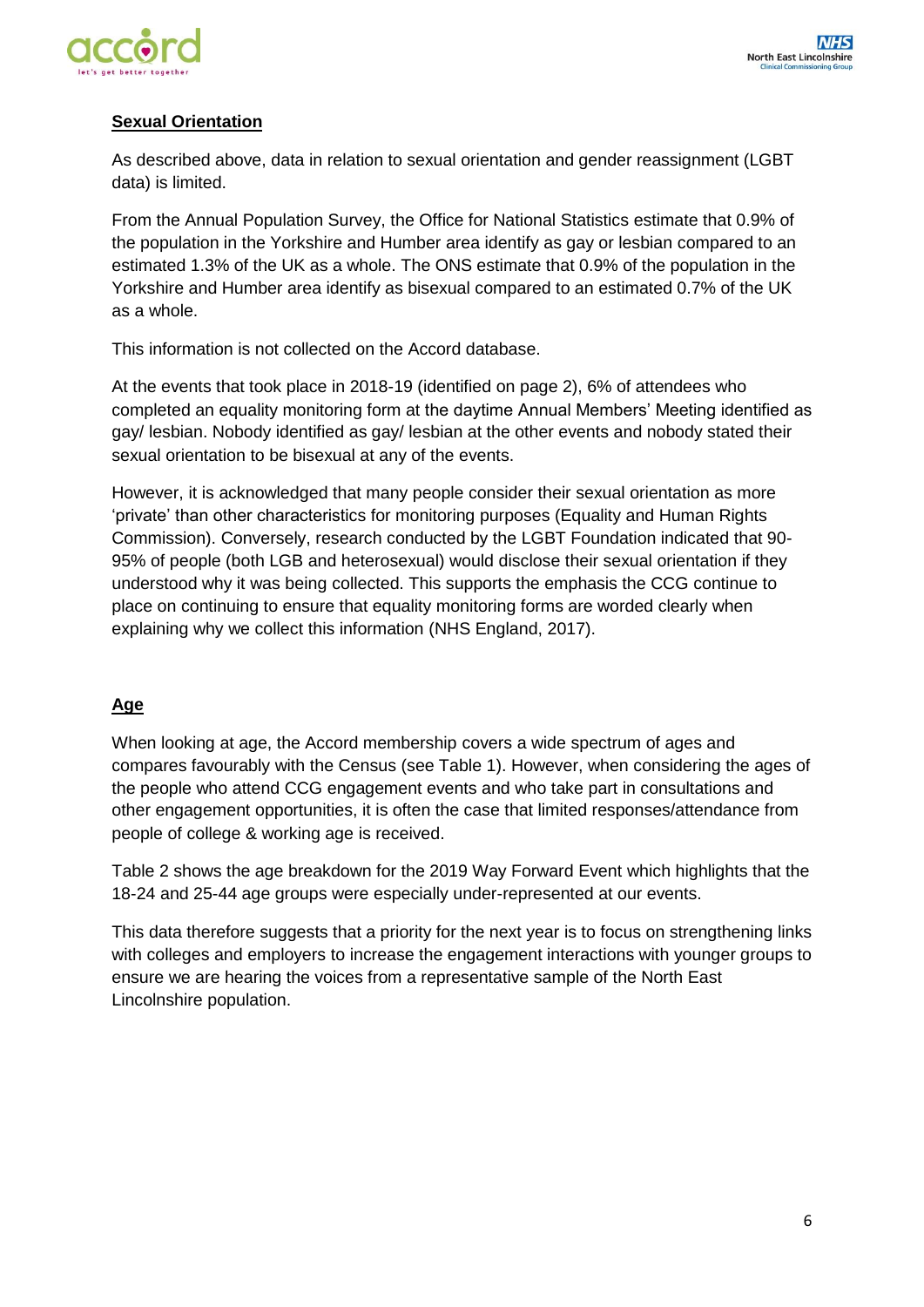

| <b>Age Groups</b> | Accord membership as at<br>31 <sup>st</sup> March 2019 (rounded up<br>or down to nearest 1 as<br>appropriate) | 2011 Local Census<br>(rounded up or down to<br>nearest 1 as appropriate) |  |  |  |
|-------------------|---------------------------------------------------------------------------------------------------------------|--------------------------------------------------------------------------|--|--|--|
| Under 18          | 0%                                                                                                            | 22%                                                                      |  |  |  |
| 18-24             | 8%                                                                                                            | 9%                                                                       |  |  |  |
| 25-44             | 22%                                                                                                           | 25%                                                                      |  |  |  |
| 45-64             | 29%                                                                                                           | 27%                                                                      |  |  |  |
| 65-74             | 18%                                                                                                           | 9%                                                                       |  |  |  |
| 75-84             | 10%                                                                                                           | 6%                                                                       |  |  |  |
| $85+$             | 4%                                                                                                            | 2%                                                                       |  |  |  |
| Prefer not to say | 9%                                                                                                            | N/A                                                                      |  |  |  |

#### Table 1- Age Comparison between the 2011 Census and the Accord Membership

| Table 2- Age Breakdown for the 2019 Way Forward Event |
|-------------------------------------------------------|
|-------------------------------------------------------|

|                          | <b>Under</b><br>18       | $18 - 24$ | $25 - 44$ | 45-64 | 65-74 | 75-84 | $85+$ | <b>PNS</b> |
|--------------------------|--------------------------|-----------|-----------|-------|-------|-------|-------|------------|
| <b>Local Census 2011</b> | 22%                      | 9%        | 25%       | 27%   | 9%    | 6%    | 2%    | N/A        |
| The Way Forward          | $\blacksquare$           | 5%        | 2%        | 33%   | 30%   | 18%   |       | 12%        |
| Event                    |                          |           |           |       |       |       |       |            |
| <b>Twilight Event</b>    | $\overline{\phantom{0}}$ |           |           | 25%   | 67%   | 8%    |       |            |

#### **Disability**

The 2012/13 Annual Population Survey indicates that 20.1% of the working age (16-64) population of North East Lincolnshire have a known disability. More women have a disability (22%) than men (18.2%). This is broadly in line with national figures.

At the time of the 2011 census, 9.3% of the North East Lincolnshire population felt that their daily activities were significantly limited due to a health condition or disability. 26.8% of all households in North East Lincolnshire had at least one person with a long-term health problem or disability.

16.9% of Accord members have stated they are disabled when they registered as a member which is slightly lower than the available North East Lincolnshire data.

Table 3 below shows the percentages of attendees at each event held in 2018-19 who stated they were disabled compared to the 2012/13 Annual Population Survey statistic of people living with a disability in North East Lincolnshire. The percentage of event attendees who stated they are disabled is higher than the 2012/13 Annual Population data.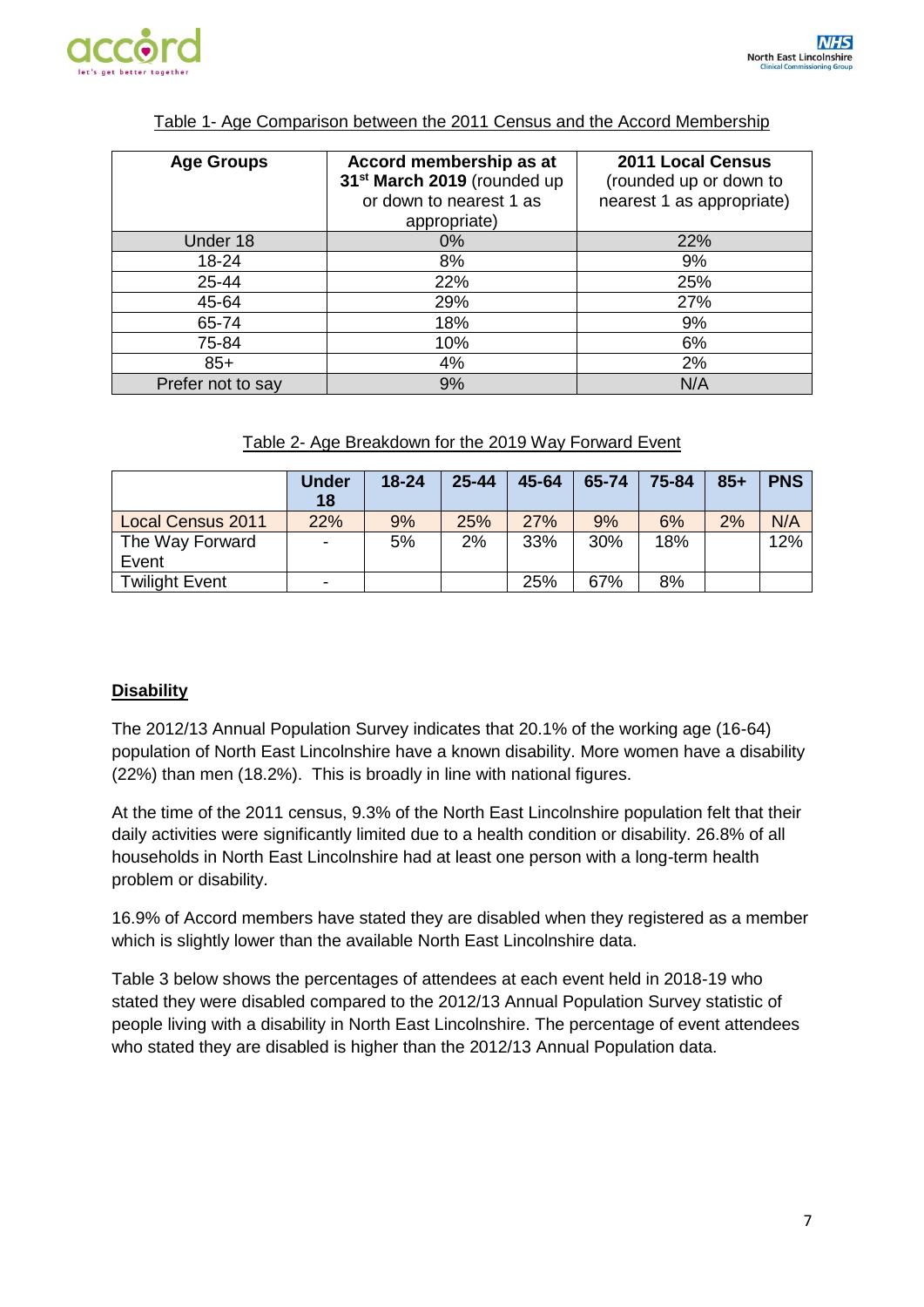

#### Table 3- Comparison between the 2012/13 Annual Population Survey and the 2018-19 Engagement events in relation to disability

| Event and percentage of attendees who stated they are disabled | 2012/13<br>Annual<br><b>Population</b><br><b>Survey</b> |       |
|----------------------------------------------------------------|---------------------------------------------------------|-------|
| Annual Members' Meeting September 2018                         | (29%)                                                   | 20.1% |
| Members' Twilight session September 2018                       | (25%)                                                   | 20.1% |
| Way Forward March 2019                                         | (18%)                                                   | 20.1% |
| Way Forward Twilight session March 2019                        | (42%)                                                   | 20.1% |

#### **Marriage and Civil Partnerships**

At the time of the 2011 census, 45.2% of the North East Lincolnshire population were married and 33.1% were single (and never married) which is slightly lower than the average in the Yorkshire and Humber region and England as a whole. 11.2% of the population were divorced at the time of the census which is higher than the Yorkshire and Humber regional average (9.3%) and England as a whole (9%).

The 2011 Census estimated 8 persons in a registered same-sex civil partnership. The rate of partnerships formations taking place in North East Lincolnshire has followed the national and regional trends but at a lower level.

We do not record this equality strand on the Accord database or ask this question in the equality monitoring form at events.

#### **Pregnancy and Maternity**

In 2018, there were 1,705 births in North East Lincolnshire which is lower than the previous year.

We do not record this equality strand on the Accord database or ask this question in the equality monitoring form at events.

However, we do maintain a database which includes contacts of local stakeholders, groups and organisations including those representing groups with protected characteristics. Information is regularly sent to all contacts within the database detailing all current opportunities to get involved. The database includes groups with a focus on this characteristic.

#### **Race**

95.4% of the resident population of NEL are White British. The largest ethnic group in NEL is Other White, with 1.7% of the overall population.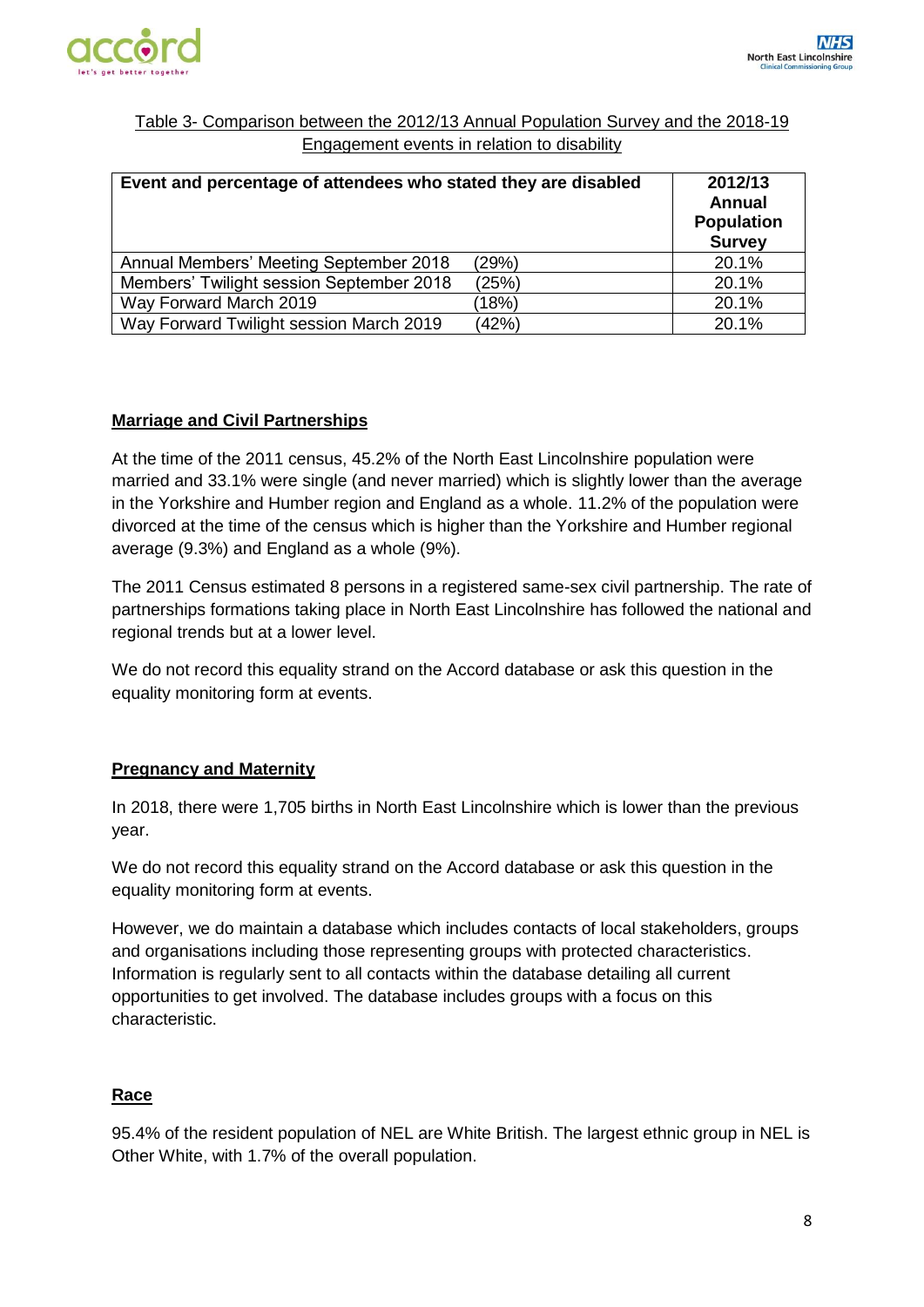

The proportion of ethnic minorities in NEL (4.6%) is significantly lower than seen in the Yorkshire and Humber region (14.2%) and in England as a whole (20.2%).

The Accord database is broadly reflective of the local picture in terms of race and is detailed in table 4 below.

Table 4- Comparison between 2011 Census data, the Accord membership and Events demographic in relation to race.

| <b>Ethnicity</b>                            | 2011 Census data<br>for North East | <b>Accord</b><br>membership |  |
|---------------------------------------------|------------------------------------|-----------------------------|--|
|                                             | Lincolnshire                       |                             |  |
| <b>White British</b>                        | 95.38%                             | 92.8%                       |  |
| <b>White Irish</b>                          | 0.26%                              |                             |  |
| Other White ethnic group                    | 1.72%                              |                             |  |
|                                             |                                    |                             |  |
| Mixed white and black Caribbean ethnic      | 0.24%                              |                             |  |
| group                                       |                                    |                             |  |
| Mixed white and black African ethnic        | 0.1%                               |                             |  |
| group                                       |                                    | 0.4%                        |  |
| Mixed white and Asian ethnic group          | 0.23%                              |                             |  |
| Other mixed ethnic group                    | 0.17%                              |                             |  |
|                                             |                                    |                             |  |
| Indian ethnic group                         | 0.32%                              | -                           |  |
| Pakistani ethnic group                      | 0.12%                              |                             |  |
| Bangladeshi ethnic group                    | 0.17%                              |                             |  |
| Other Asian ethnic group                    | 0.34%                              |                             |  |
| Asian British                               |                                    | 0.7%                        |  |
|                                             |                                    |                             |  |
| Black Caribbean ethnic group                | 0.04%                              | $\blacksquare$              |  |
| Black African ethnic group                  | 0.19%                              |                             |  |
| <b>Black British</b>                        |                                    | 0.5%                        |  |
| Other black ethnic group                    | 0.02%                              |                             |  |
|                                             |                                    |                             |  |
| Chinese ethnic group                        | 0.38%                              | 0%                          |  |
| Any other ethnic group                      | 0.13%                              | 0.1%                        |  |
| White Gypsy or Irish traveller ethnic group | 0.02%                              |                             |  |
| Arab ethnic group                           | 0.17%                              |                             |  |
| Prefer not to disclose                      |                                    | 5.5%                        |  |

At the events that were held in 2018/19 all attendees stated their ethnicity to be white. However, some attendees selected the 'Prefer not to say' (PNS) box or did not respond.

#### **Religion and Beliefs- including ethnic or national origins, colour or nationality**

According to the 2011 census, 60.7% of North East Lincolnshire residents are Christian. 30.4% of residents stated they had no religion which is above comparator groups in England (24.7%) and the Yorkshire and Humber region (25.9%).

We do not record this equality strand on the Accord database.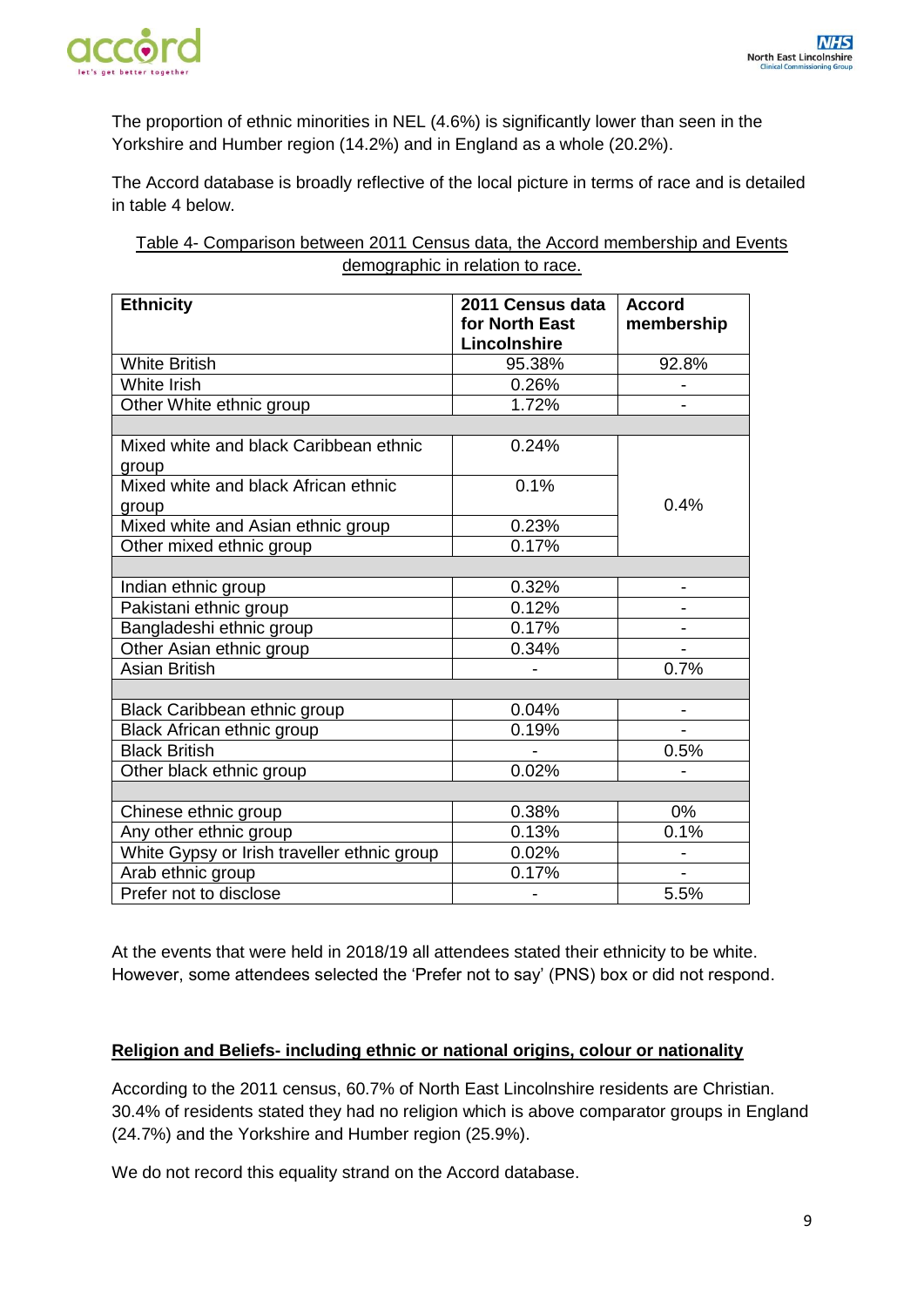

We do collect this information at our events which we have outlined below in Table 5.

#### Table 5- Comparison between 2011 Census data and Events demographics in relation to religion

| <b>Event</b>               | Religion (with percentage of NEL population as per 2011 census) |                            |                     |                      |                          |                           |                                        |                                   |                                           |  |
|----------------------------|-----------------------------------------------------------------|----------------------------|---------------------|----------------------|--------------------------|---------------------------|----------------------------------------|-----------------------------------|-------------------------------------------|--|
|                            | <b>Christian</b><br>(60.67%)                                    | <b>Buddhist</b><br>(0.22%) | Hindu<br>$(0.24\%)$ | Jewish<br>$(0.04\%)$ | <b>Muslim</b><br>(0.83%) | <b>Sikh</b><br>$(0.10\%)$ | <b>Other</b><br>religion<br>$(0.33\%)$ | <b>No</b><br>religion<br>(30.37%) | <b>Not</b><br>stated<br>or PNS<br>(7.19%) |  |
| <b>AMM</b>                 | 74%                                                             | 3%                         |                     |                      |                          |                           | 16%                                    |                                   |                                           |  |
| AMM<br>twilight            | 50%                                                             |                            |                     |                      |                          |                           | 37%                                    |                                   | 13%                                       |  |
| Way<br>Forward             | 60%                                                             | 2%                         |                     |                      |                          |                           | 23%                                    |                                   | 15%                                       |  |
| Way<br>Forward<br>twilight | 83%                                                             |                            |                     |                      |                          |                           | 17%                                    |                                   |                                           |  |

As outlined in table 5, the most common religion at all events was Christian. It is pertinent to note that the majority of attendees who selected the 'other religion' option on the equality monitoring form stated they had no religion. The data highlights that other religions (Hindu, Jewish, Muslim and Sikh) were under-represented at our events.

## **Summary and Next Steps**

In comparison to previous equality and diversity monitoring reports, this report does not contain as much qualitative data because there was not any surveys in 2018-19. In addition to this, there were no comments received in relation to the questions on the equality monitoring forms (highlighted on page 3 of this report) at any of the events.

The key findings from this report affirms the need for NELCCG to look at how we can potentially improve our engagement with:

- **Males**
- LBGT Community
- Age groups 18-24 and 25-44
- Religious groups such as: Hindu, Jewish, Muslim and Sikh
- Ethnic groups attending our events

We have now identified some key actions for the next 2 years which are as follows:

- Continue to update our stakeholder database and form relationships with different community groups placing emphasis on the groups identified above.
- Continue to recruit Accord members through community outreach and going to the places where other disadvantaged groups as outlined in the EDS2 guidance are (eg